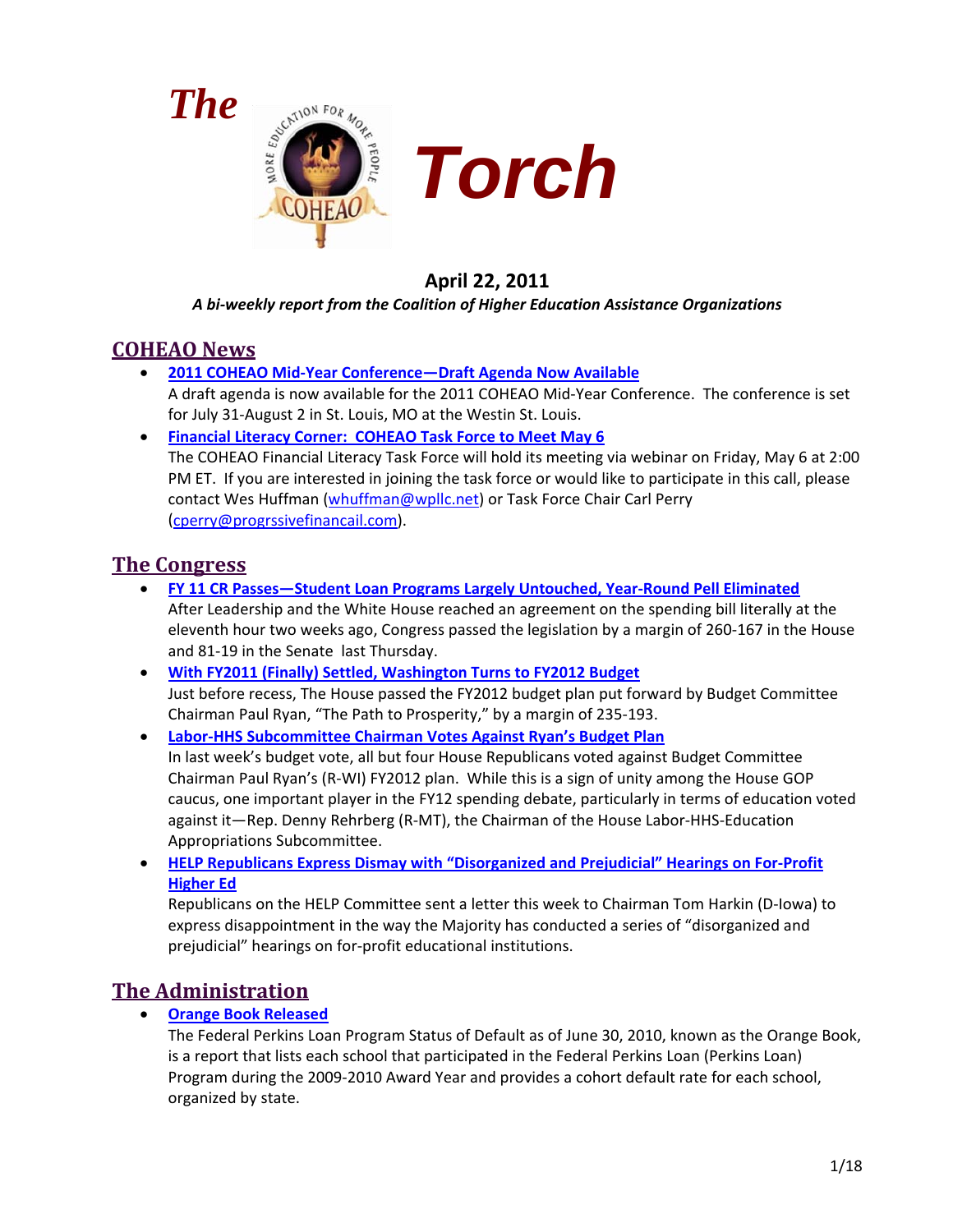• **[Advisory Council to Examine Entrance and Exit Counseling](#page-6-1)**

The President's Advisory Council Financial Capability held its quarterly meeting yesterday. A full summary of the meeting was sent earlier today to all COHEAO members, but we wanted to highlight the Council's work on the federal student loan entrance and exit counseling programs in the pages of *The Torch*.

- **[ED Announces SAFRA Non-Profit Servicing Pricing](#page-7-0)** The Department of Education released modified pricing information on the SAFRA non-profit student loan servicing contracts this week.
- **[Despite No Director, New Hires of Interest at CFPB Continue](#page-8-0)** Although the President is having trouble finding someone to head the Consumer Financial Protection Bureau, there have been several new hires of interest.
- **Department Offers [Guidance on State Authorization, \(Published\) Gainful Employment](#page-9-0)  [Regulations](#page-9-0)**

This week, the Department of Education released two dear colleague letters providing further guidance on two controversial aspects of the program integrity regulatory package—gainful employment and state authorization.

• **[CREW Questions Shireman's Consultant Arrangement and Benefits with ED](#page-9-1)** CREW sent a letter to Department of Education Inspector General Kathleen S. Tighe asking for an investigation into the department's consultant agreement with former Deputy Undersecretary Robert Shireman.

## **Industry News**

• **[Sallie Mae Reports First Quarter Earnings, Offers First Dividend Since 2007](#page-10-0)** Sallie Mae reported first-quarter GAAP and core earnings, declared its first common stock dividend since 2007 and announced a \$300 million share repurchase program.

## **Employment Opportunities with COHEAO Members**

• **[University of Minnesota, Office of Student Finance—Principal Collections Representative](#page-11-0)** The University of Minnesota has an opening for a Principal Collections Representative.

## **Attachments**

- **[Board of Directors](#page-12-0)**
- **[COHEAO Commercial Members](#page-14-0)**
- **[2011 Mid-Year Conference Draft Agenda](#page-15-0)**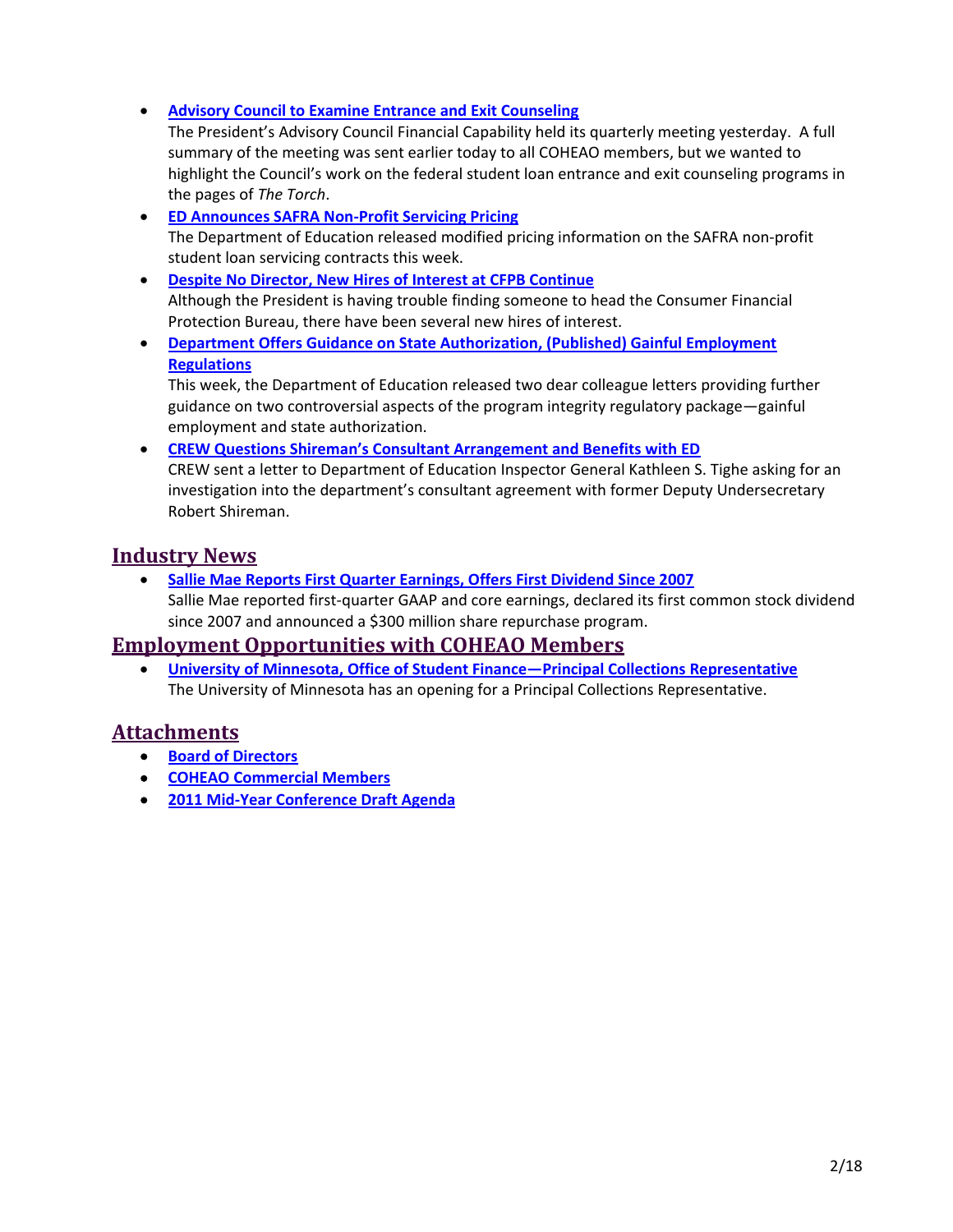## **COHEAO News**

#### <span id="page-2-0"></span>**2011 COHEAO Mid-Year Conference—Draft Agenda Now Available**

A draft agenda is now available for the 2011 COHEAO Mid-Year Conference. The conference is set for **July 31-August 2 in St. Louis, MO** at the Westin St. Louis. Register today by visiting [www.coheao.org](http://www.coheao.org/) The draft agenda is included with today's agenda as a special attachment.

As you will see from the attached agenda, the conference will focus on providing information and training that will help campus loan and accounts receivable administrators do their jobs. The Department of Education and the Federal Reserve have published volumes of regulatory changes taking effect this year and last. This conference will draw on experts and provide a chance to share experiences that will help you cope with compliance.

Understanding compliance will be key as a big new regulator, the Consumer Financial Protection Bureau, will have just assumed responsibility for enforcing regulations affecting institutional credit programs stemming from legislation of great importance to COHEAO members, such as the Truth in Lending Act, the Fair Debt Collection Practices Act and others.

We are inviting the Department of Education to provide an update, including discussion of Perkins Loan issues. And this conference will take place only weeks after its complex set of new program integrity regulations takes effect. A session will be devoted to understanding how these rules affect schools and their servicers.

The COHEAO Mid-Year Conference will also again feature interactive discussions among COHEAO's topical task forces and committees. At last year's Mid-Year, the Perkins, A/R Management, and Financial Literacy Task Force sessions were considered by many attendees to be the highlight of the conference.

For the third straight year, COHEAO is holding the line on prices. Early registration fees are the same as last year, and remain significantly less than 2009 levels! Be sure to register soon before prices rise. The Westin St. Louis is a fabulous hotel centrally located for many of St. Louis' top attractions, including the famous Gateway Arch and Busch Stadium, home of the St. Louis Cardinals.

COHEAO members are eligible for an incredible rate of \$162 per night for the Mid-Year Conference. Please click here to register for the special rate online[: http://tinyurl.com/6l7q7oh](http://tinyurl.com/6l7q7oh) You may also call 1-800- Westin1 to register. Please note you must register with the hotel by July 9 to receive the COHEAO special rate.

#### <span id="page-2-1"></span>**Financial Literacy Corner: COHEAO Task Force to Meet May 6**

The COHEAO Financial Literacy Task Force will hold its meeting via webinar on Friday, May 6 at 2:00 PM ET. If you are interested in joining the task force or would like to participate in this call, please contact Wes Huffman [\(whuffman@wpllc.net\)](mailto:whuffman@wpllc.net) or Task Force Chair Carl Perry [\(cperry@progrssivefinancail.com\)](mailto:cperry@progrssivefinancail.com).

#### **The Congress**

### <span id="page-2-2"></span>**FY 11 CR Passes—Student Loan Programs Largely Untouched, Year-Round Pell Eliminated**

After Leadership and the White House reached an agreement on the spending bill literally at the eleventh hour two weeks ago, Congress passed the legislation by a margin of 260-167 in the House and 81-19 in the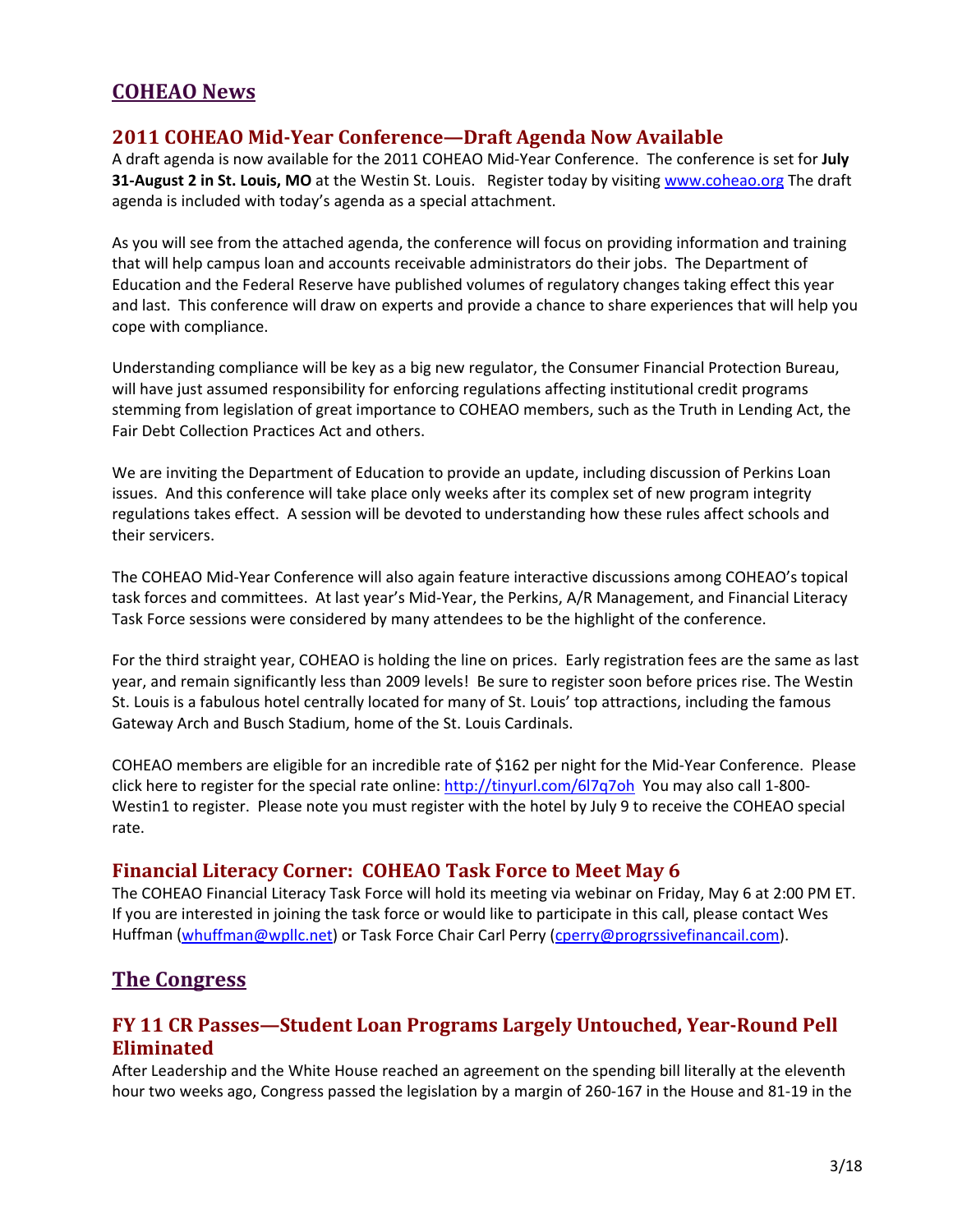Senate last Thursday. The full year CR for FY2011, what remains of it, is available at the following websites. The Department of Education pages on the text are 325-334, with HEA provisions on Page 332.

Text: [http://rules.house.gov/Media/file/PDF\\_112\\_1/Floor\\_Text/FINAL2011\\_xml.pdf](http://rules.house.gov/Media/file/PDF_112_1/Floor_Text/FINAL2011_xml.pdf) Program List: [http://www.appropriations.house.gov/\\_files/41211Finalprogramcuts.pdf](http://www.appropriations.house.gov/_files/41211Finalprogramcuts.pdf)

However, because this is a CR and not an appropriations measure the Department of Education has great latitude in how much of this funding is spent, though the Congress anticipates that they will follow the guidance that has been provided. A report to the Congress is due on May 18th, detailing these decisions.

Policy "riders" were reported to be a sticking point in the final hours of the negotiations last week. Although the most controversial dealt with the highly charged abortion issue, there was one related to education—the prohibition on the Department using funds for activities related to the proposed (and still yet-to-be published in final form) gainful employment regulations. This provision was dropped from the final bill.

In terms of student loans, nothing was changed directly in the name of "protecting" Pell. However, the second year of the two-year program to provide funds to help mitigate job losses in the FFEL industry was eliminated; with unused funds from the first year of the program this amounted to a \$31 million cut. Perkins Loans were not affected and the split-servicing FFEL refinance proposal was not included, nor was the proposal to eliminate interest subsidies for graduate student loans.

All three proposals, which are in the Administration's FY2012 budget, had been rumored, to some to degree, to be "on the table" to maintain the maximum Pell award for this year but ultimately never made it into the CR. Discussions with Capitol Hill staff indicate there is little appetite to again harvest the loan programs for alleged savings, but any time the Education budget is particularly strained (as it will be again in FY2012), changes to the loan programs (read: expansion of Direct Lending) remain a distinct possibility.

While the loan programs went untouched, year round Pell is permanently eliminated (see Section 1860 on page 342.) to produce the necessary savings to maintain a maximum award of \$5,550. The Pell Grant maximum remains at \$4,860 from appropriated funds, which adds to \$5,550 for AY2011-12, the same as the current academic year, including mandatory funds appropriated under the Higher Education Act. However, there is a .02% across the Board cut to all programs so the number may decrease slightly, depending on Department of Education interpretations.

The loan repayment program for civil legal defense attorneys is not funded for the year. This includes funding for repayment of Perkins Loans. (Note that this does not involve Perkins cancellations, but is a separate program.) The program is not eliminated, simply not funded for FY2011. In addition to these two provisions, the bill makes the following cuts to existing programs:

- No funds are available for the Robert C Byrd Honors Program. The program is not eliminated, simply not funded for FY2011.
- Funds previously appropriated for the Academic Competitiveness Grant Program that were not used are rescinded -- \$560 million is left.
- The LEAP Program gets no funding. The program is not eliminated, simply not funded for FY2011.
- Federal Supplemental Education Opportunity Grants are cut a little, by \$20 million
- Trio Programs are cut a little, by \$25 million
- GEAR UP is cut a little, by \$20 million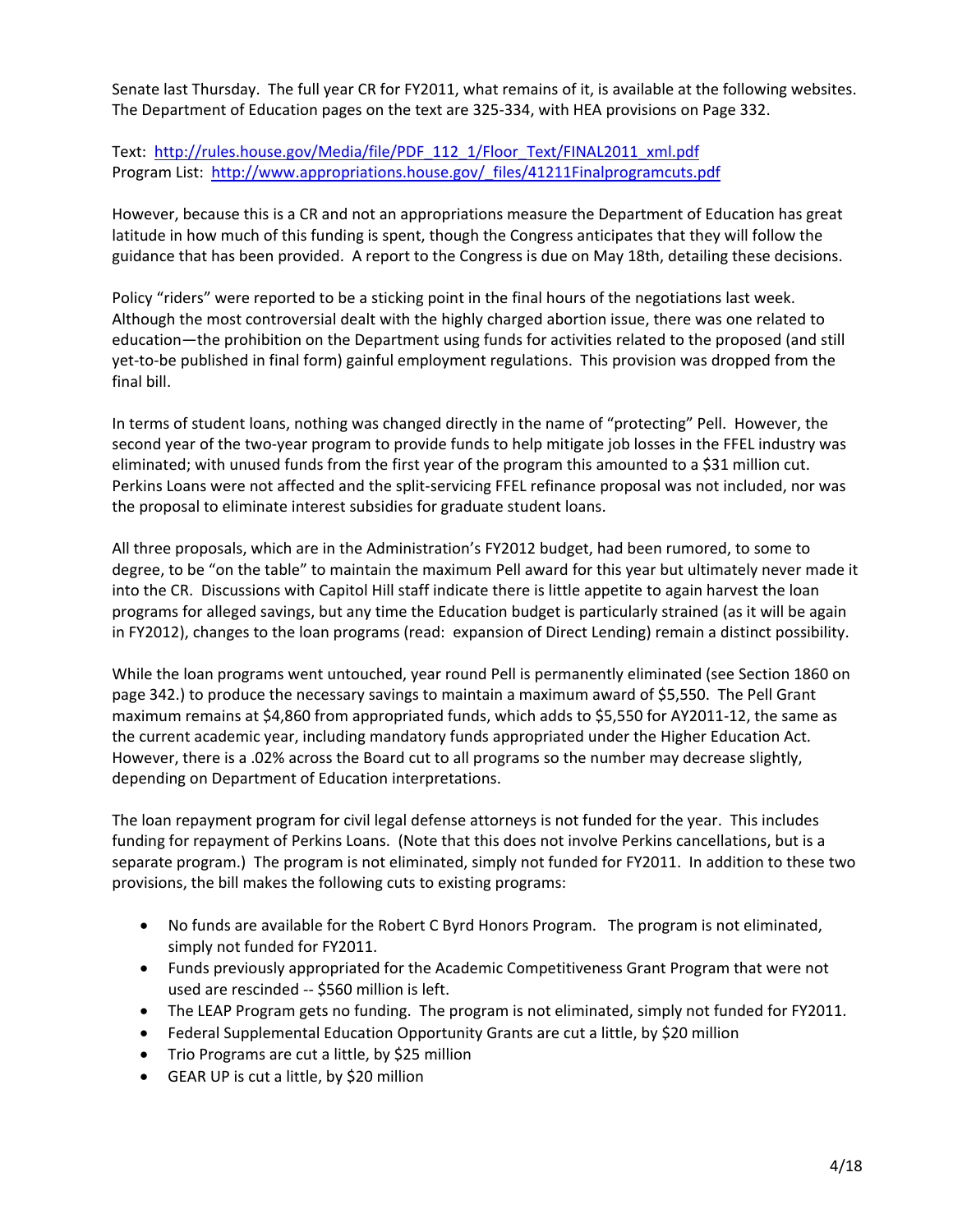### <span id="page-4-0"></span>**With FY2011 (Finally) Settled, Washington Turns to FY2012 Budget**

Just before recess, The House passed the FY2012 budget plan put forward by Budget Committee Chairman Paul Ryan, "The Path to Prosperity," by a margin of 235-193. Although Ryan's proposal has little chance for success in the Senate, it did prompt President Obama to release a new spending plan, in addition to his FY2012 budget proposal released a little over two months ago, aimed at curbing the deficit, and budget issues will remain at center stage as the debate over raising the debt ceiling comes to the forefront.

Neither proposal has much chance of survival in its current form. The Ryan proposal has little chance for passage in the Senate and the same goes for the President's plan in the House. However, there is some commonality between the two proposals, and they do serve as excellent markers for the conservative and progressive ideas aimed at tackling the deficit issue.

In the Senate, the so-called "Gang of Six," a bipartisan coalition of Senators examining the debt and deficit, are continuing to work on a compromise plan based largely on the recommendations put forward by the Simpson-Bowles Commission. As they have yet to release the proposal, the Gang of Six were rumored to be frustrated at the President's decision to put forward his own plan, but they are expected to offer some sort of outline in the coming weeks which will (hopefully) add some clarity to the FY2012 budget picture

Ryan and Obama's plan have similar top-line goals, reducing the deficit by \$4 trillion over the next ten years, but suggest very different means for achieving this end. President Obama hopes to reach his goal through a combination of increases in revenues (taxes) and decreases in spending, while Ryan's rejects tax increases, calling for all of the savings to come from spending cuts.

President Obama's speech was very light on specifics, and some commentators went as far as to suggest the partisan tone of the speech indicates the President is now engaged in the 2012 campaign. Obama did reference the importance of investing in education and research, but did not offer any details. A broad outline of the plan also references \$360 billion in mandatory savings in addition to Medicare, Medicaid, and Social Security, and the plans to achieve "savings" through an expansion of the Direct Loan Program are likely part of that figure.

The House Republican budget also only sets a broad outline, instead leaving the policy decisions to authorizers and appropriators. However, it does include several suggestions in the form of the Committee Report.

The Committee Report suggests major changes to the Federal Pell Grant program, including limiting student eligibility to 12 semesters, an overall income cap on student eligibility and elimination of the \$5 per grant administrative fee paid to institutions. The proposal also addresses student loans and proposes to repeal new funding financed by the phony savings claimed for eliminating the FFEL program.

In part, the committee report reads:

*Repeal New Funding From the Student Aid and Fiscal Responsibility Act [SAFRA] of 2010. During the debate on SAFRA, the Congressional Budget Office provided estimates that showed projected future savings from a government takeover of all Federal student loans decreased dramatically when "market risk" was taken into account. Since that time, the President's National Commission on Fiscal Responsibility and the Pew-Peterson Commission on Budget Reform have reco0mmended the incorporation of such "fair value accounting" for all Federal loan and loan guarantee programs to enable the true assessment of their cost to taxpayers. Unfortunately, SAFRA used the higher non-adjusted savings projection to subsidize the new health care law and to increase spending on several education programs.*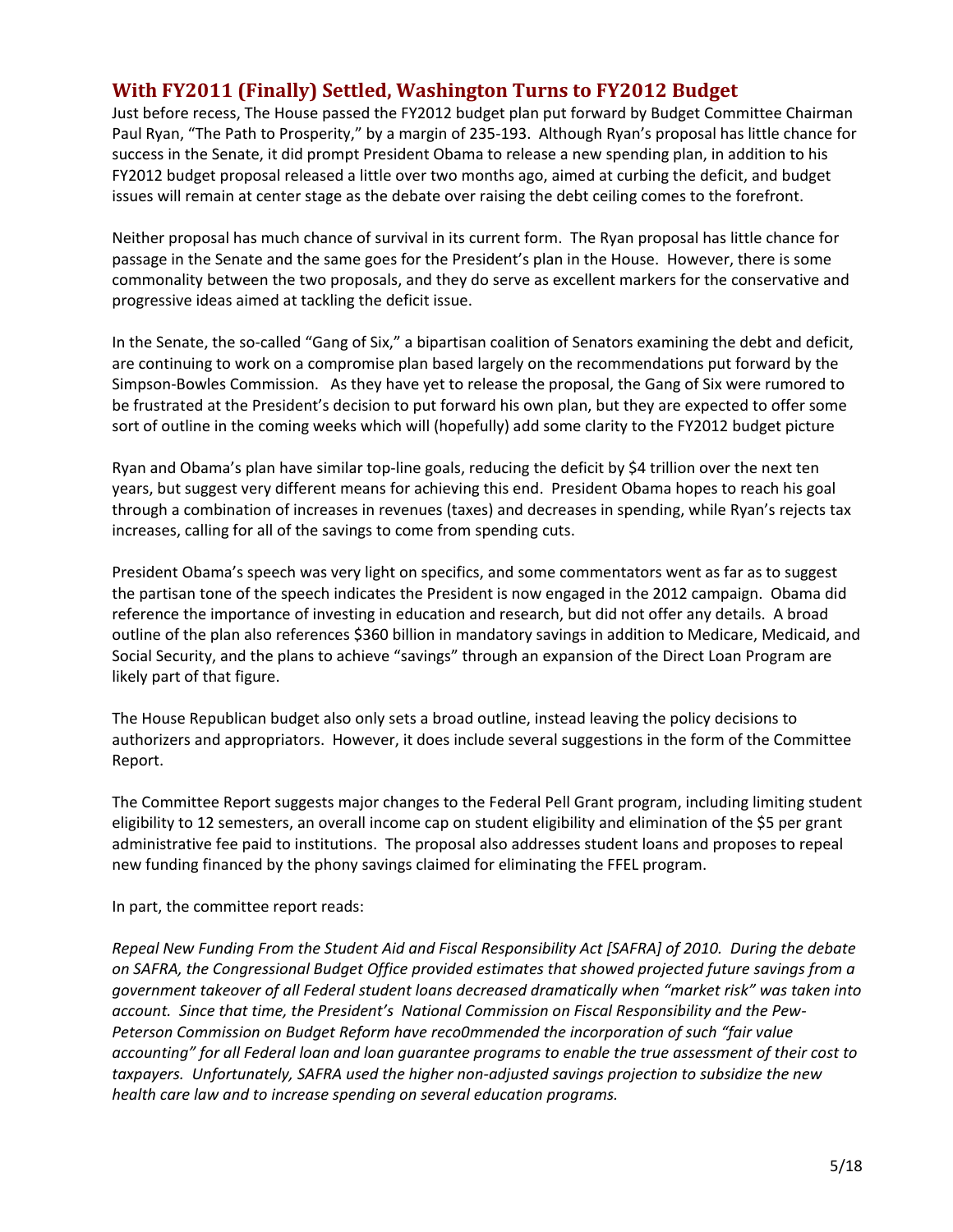The report goes on to suggest several policy changes to recapture the savings:

- Repeal the expansion of the income-based repayment program.
- Eliminate in-school interest subsidies for undergraduate and graduate students.
- Repeal the mandatory funding for College Access Challenge Grants.
- Make payments for the non-profit servicers discretionary rather than mandatory.
- Make funding for Community College/TAA grants discretionary rather than mandatory.

For the full report, see: [http://budget.house.gov/UploadedFiles/fy2012FullReportText.pdf.](http://budget.house.gov/UploadedFiles/fy2012FullReportText.pdf)

#### <span id="page-5-0"></span>**Labor-HHS Subcommittee Chairman Votes Against Ryan's Budget Plan**

In last week's budget vote, all but four House Republicans voted against Budget Committee Chairman Paul Ryan's (R-WI) FY2012 plan. While this is a sign of unity among the House GOP caucus, one important player in the FY12 spending debate, particularly in terms of education voted against it—Rep. Denny Rehrberg (R-MT), the Chairman of the House Labor-HHS-Education Appropriations Subcommittee.

While most of the Republican noes cast against the plan were due to a belief that it did not go far enough in reducing the federal government (see: Rep. Ron Paul), Rehrberg's vote was different. The current Labor-HHS Subcommittee Chairman, who happens to be running for a Senate seat in 2012, expressed concerns with its modifications to the Medicare programs.

While Rehrberg zeroed in on Medicare, education advocates throughout Washington noticed his independence on this vote, which is traditionally very much on party-lines. Rehrberg's statement is included below:

*It doesn't matter to me whether it's a Republican plan or a Democrat plan, what matters is whether or not the plan is right for Montana. This budget – the first one we have even considered in two years – has a lot of good things in it that I fully support. But there are still too many unanswered questions with regard to Medicare reform, and I simply won't support any plan until I know for a fact that Montana's seniors will be protected. Regardless of which party wants to change Medicare, either Democrats with Obamacare or Republicans through this budget proposal, it's always been my approach to listen directly to Montanans prior to any vote. It's being rushed through with little to no public input. That's just plain wrong. Montanans deserve a chance to weigh in on this. Additionally, as Chairman of the Labor, Health and Human Services Subcommittee it will be my responsibility to oversee the budget and at this point, there are just too many unanswered questions as to exactly how it will work. I intend to craft a common sense funding bill that works for Montana and that incorporates input from Montanans.*

### <span id="page-5-1"></span>**HELP Republicans Express Dismay with "Disorganized and Prejudicial" Hearings on For-Profit Higher Ed**

Republicans on the Senate Health, Education, Labor and Pensions (HELP) Committee, led by Ranking Member Mike Enzi (R-Wyo.), sent a letter last week to Chairman Tom Harkin (D-Iowa) to express disappointment in the way the Majority has conducted a series of "disorganized and prejudicial" hearings on for-profit educational institutions. The other members of the committee who signed the letter include Senators Lamar Alexander (R-Tenn.), Richard Burr (R-S.C.), Johnny Isakson (R-Ga.), Rand Paul (R-Ky.), Orrin G. Hatch (R-Utah), John McCain (R-Ariz.), Pat Roberts (R-Kan.), Lisa Murkowski (R-Alaska) and Mark Kirk (R- $III.$ ).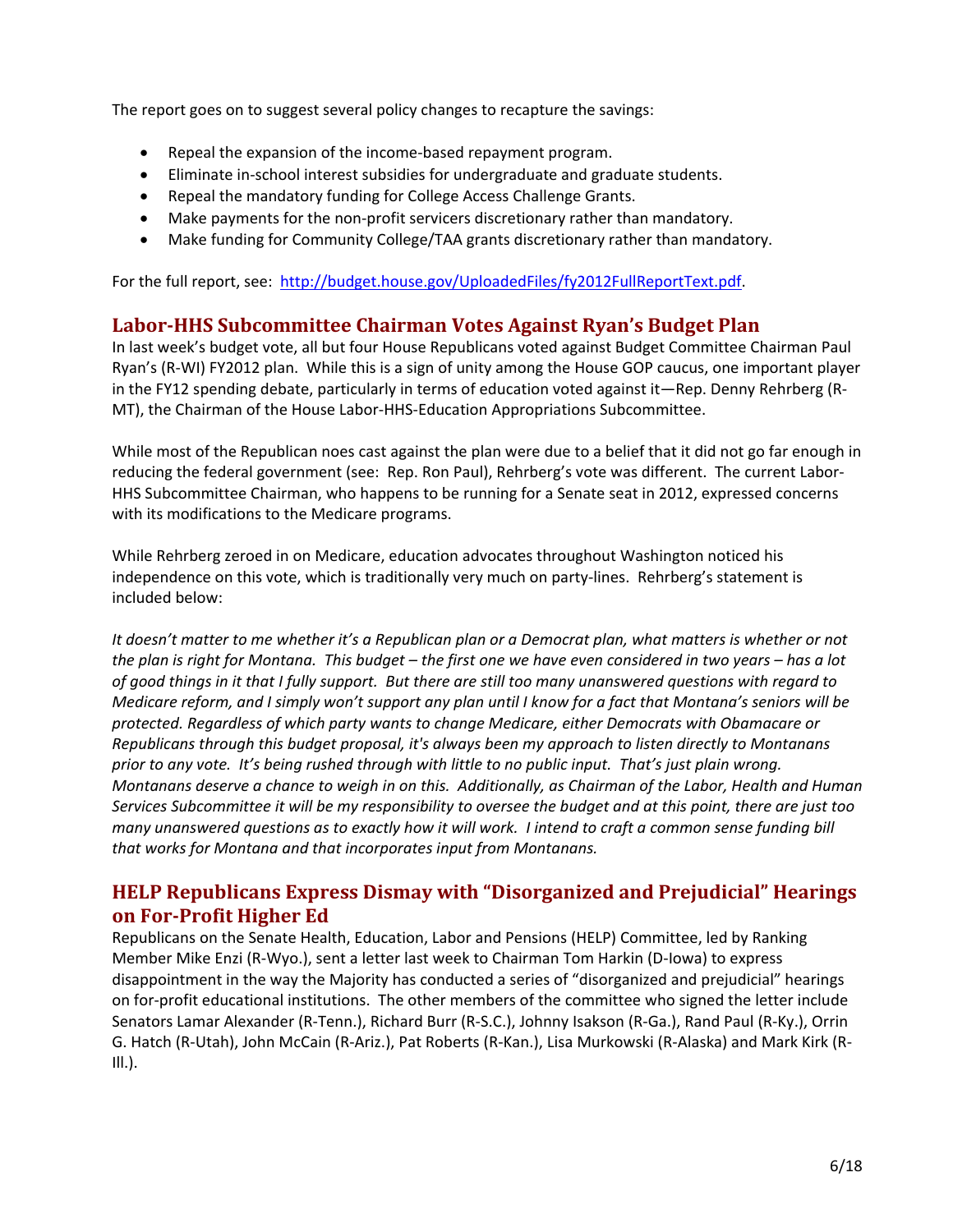"We agree that there are serious problems in higher education, particularly with some schools in the forprofit sector," the Republican members of the committee wrote. "However, the need to address these problems does not warrant the biased and unprofessional conduct we have witnessed during the past four hearings. It is unacceptable and uncharacteristic of the way this committee or this institution has historically conducted its business."

The Republican members requested Chairman Harkin work with them to find constructive solutions to the problems faced by all institutions of higher education, warning, "If you decline this request, we will not participate in the next hearing on for-profit institutions."

If you would like a copy of the letter, please emai[l whuffman@wpllc.net.](mailto:whuffman@wpllc.net)

## **The Administration**

### <span id="page-6-0"></span>**Orange Book Released**

The Federal Perkins Loan Program Status of Default as of June 30, 2010, known as the Orange Book, is a report that lists each school that participated in the Federal Perkins Loan (Perkins Loan) Program during the 2009-2010 Award Year and provides a cohort default rate for each school, organized by state. This report is based on data submitted by schools in the Fiscal Operations Report for 2009-2010 and Application to Participate for 2011-2012 (FISAP).

The national Perkins default rate for borrowers who began repayment in 2008-2009 is 10.08%.

The full Orange Book is available online: <http://bit.ly/gnzkDv>

### <span id="page-6-1"></span>**Advisory Council on Financial Capability to Examine Entrance and Exit Counseling**

The President's Advisory Council Financial Capability held its quarterly meeting yesterday. A full summary of the meeting was sent earlier today to all COHEAO members, but we wanted to highlight the Council's work on the federal student loan entrance and exit counseling programs in the pages of *The Torch*. If you did not receive the full report and would like a copy, please email Wes [\(whuffman@wpllc.net\)](mailto:whuffman@wpllc.net).

Each of the Council's subcommittees—Youth, Research, Partnerships, and Financial Access—submitted reports, both oral and written, for the meeting. In terms of higher education, the Youth Subcommittee identified the need to educate students before they invest in postsecondary education as a top priority. The group will continue to examine long term solutions, but also identified improving entrance and exit counseling in the student loan programs as an immediate goal. The subcommittee did not offer a formal recommendation for a challenge program, but Rosen discussed the prospects for a challenge program and it is mentioned in their written report. Samuel Jackson of the Economic Empowerment Initiative the subcommittee member heading up the effort. Here is the description from the subcommittee's written report:

*Financing college is the first major financial obstacle that many students face. While there are many elements of this topic, subcommittee members were most interested in entrance/ exit loan counseling. Students who take out Federal loans are required to complete loan counseling, but its scope and rigor can vary widely. Uncovering and promulgating best practice counseling programs and modules, through a competition, would encourage colleges to use this critical touch point as a chance to increase students' financial capability around loans, debt management, credit cards, and other topics. As we encourage*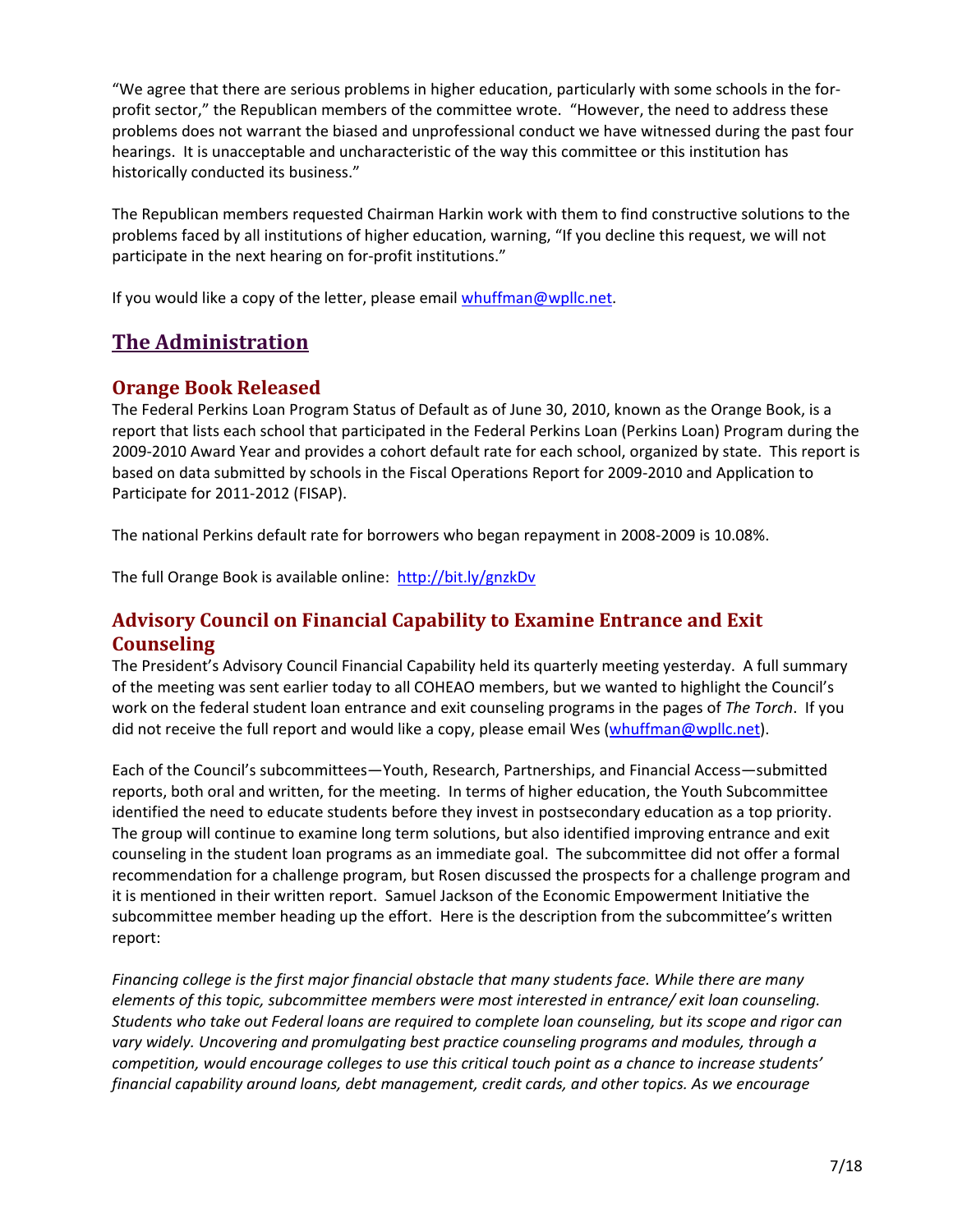*students from low-income communities to attend college, we should also encourage colleges to ensure that their students graduate with the financial capability to manage a reasonable debt burden.*

The webpage for the President's Advisory Council on Financial Capability, which contains most of the meeting materials, is available online: [http://1.usa.gov/g4RseS.](http://1.usa.gov/g4RseS)

### <span id="page-7-0"></span>**ED Announces SAFRA Non-Profit Servicing Pricing**

The Department of Education released modified pricing information on the SAFRA non-profit student loan servicing contracts this week. Below is the pricing information provided by the Department:

#### *For the first 100,000 allocated borrower accounts ONLY, the following pricing shall apply:*

| Category                                          |   | <b>Unit Price</b> |  |
|---------------------------------------------------|---|-------------------|--|
| <b>Borrowers in In-school Status</b>              |   | 1.150             |  |
| Borrowers in Grace or Current Repayment Status    |   | 2.320             |  |
| Borrowers in Deferment or Forbearance             | Ş | 2.280             |  |
| Borrowers 31-90 Days Delinquent                   |   | 1.780             |  |
| Borrowers 91-150 Days Delinquent                  |   | 1.650             |  |
| Borrowers 151-270 Days Delinquent                 |   | 1.510             |  |
| Borrowers 270+ Days Delinquent                    |   | 0.550             |  |
| On-System Conversion Fees (Per Borrower Account)* |   | 10.000            |  |
| Incurred Start-Up Costs (Per Entity)**            |   | Up to \$300,000   |  |

*\*Applies to the first 100,000 borrower accounts each Entity loads onto its system for servicing. Billable only after actual conversion of accounts has occurred. No costs for off-system conversions/transfers shall apply. \*\*Reimbursable ceiling amount for actual, reasonable, allowable, and allocable costs incurred in meeting the Government's stated requirements, in accordance with FAR 31.201. All costs under this category shall be subject to audit, and are only reimbursable after contract award.*

#### *For all borrower accounts above the first 100,000 allocated accounts, the following pricing shall apply:*

| <b>Status</b>                           | <b>Volume Low</b> | <b>Volume High</b> | <b>Unit Price</b> |
|-----------------------------------------|-------------------|--------------------|-------------------|
| <b>Borrowers in In-school Status</b>    |                   |                    | 1.050             |
| Borrowers in Grace or Current Repayment |                   |                    |                   |
| <b>Status</b>                           |                   | 3,000,000          | 2.110             |
|                                         | 3,000,001         | UР                 | 1.900             |
| Borrowers in Deferment or Forbearance   |                   | 1,600,000          | 2.070             |
|                                         | 1,600,001         | UР                 | 1.730             |
| Borrowers 31-90 Days Delinquent         |                   |                    | 1.620             |
| Borrowers 91-150 Days Delinquent        |                   |                    | 1.500             |
| Borrowers 151-270 Days Delinquent       |                   |                    | 1.370             |
| Borrowers 270+ Days Delinquent          |                   |                    | 0.500             |

*Entities shall be responsible for the accurate tracking and proper invoicing of its borrower accounts, in accordance with the pricing structure above.*

*Out year pricing will follow the methodology described utilizing the subsequent terms. There will be no set declination in pricing at the time of award.*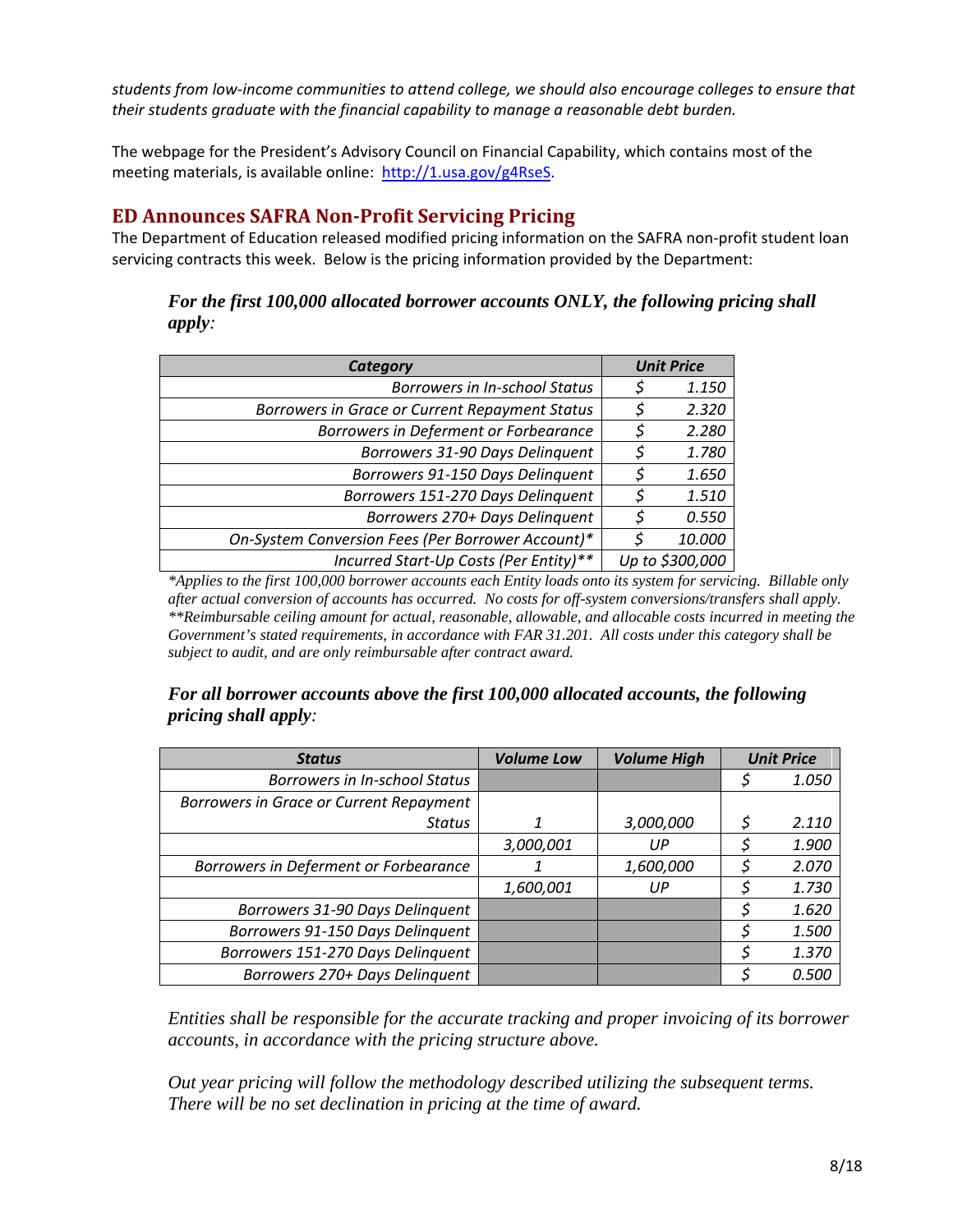In addition to the pricing information, the Department published a list of non-profit student lenders that have signs into memorandums of understanding (MOU) on the servicing contracts:

| <b>NAME</b>                                              | <b>PRIME/SUB</b> |
|----------------------------------------------------------|------------------|
| Educational Services of America, Inc. (Edsouth Services) | Prime            |
| <b>ALL Management Corporation</b>                        | Sub              |
| Arkansas Student Loan Authority (ASLA)                   | Sub              |
| EFS Servicing, Inc.                                      | Sub              |
| Finance Authority of Maine (FAME)                        | Sub              |
| Illinois Designated Account Purchase Program (IDAPP)     | Sub              |
| Louisiana Public Facilities Authority (LPFA)             | Sub              |
| <b>Maine Education Services (MES)</b>                    | Sub              |
| Wyoming Student Loan Corporation (WyoLoan)               | Sub              |
| ISL Service Corp.                                        | Prime            |
| Iowa Student Loan Liquidity Corporation                  | Prime            |
| Missouri Higher Education Loan Authority (MOHELA)        | Prime            |
| New Hampshire Higher Education Loan Corp. (NHHELCO)      | Prime            |
| Oklahoma Student Loan Authority (OSLA)                   | Prime            |
| Utah Higher Education Assistance Authority (UHEAA)       | Prime            |
| Vermont Student Assistance Corporation (VSAC)            | Prime            |

Additional information on the pricing amendment is available online: <http://bit.ly/>

#### <span id="page-8-0"></span>**Despite No Director, New Hires of Interest at CFPB Continue**

Although the President is having trouble finding someone to head the Consumer Financial Protection Bureau, there have been several new hires of interest. The latest in terms of the top position is that Elizabeth Warren has little chance to be named as the Director and may be more likely to run for the Senate, at least according to a "bottom line" analysis from *BusinessWeek* (see: [http://buswk.co/id8yBd\)](http://buswk.co/id8yBd)

In terms of new hires, there have been several of interest in recent weeks, most notably Rick Hackett in the Research, Markets, and Rulemaking Group and Gail Hillebrand as Associate director of

Hackett is expected to work in the product group that includes policy support for non-mortgage installment lending (e.g., student loans) and also credit information. A piece written on financial services regulation by Hackett may be found at: <http://bit.ly/egXlXB>

Hillebrand is responsible for various education and engagement offices, including Servicemember Affairs, Financial Education, Older Americans, and Students. Here is an excerpt from the announcement of her hiring:

#### *Gail Hillebrand*

*Gail Hillebrand will serve as Associate Director of Consumer Education and Engagement. She will oversee several offices, including Community Affairs, Consumer Engagement, Servicemember Affairs, Financial Education, Older Americans, and Students. Hillebrand formerly worked as a Senior Attorney at Consumers Union's West Coast Office, where she managed the credit and finance advocacy team and led the organization's financial services campaign. She is the former founding chair and board member of the California Reinvestment Committee, a statewide coalition working to encourage financial institutions to*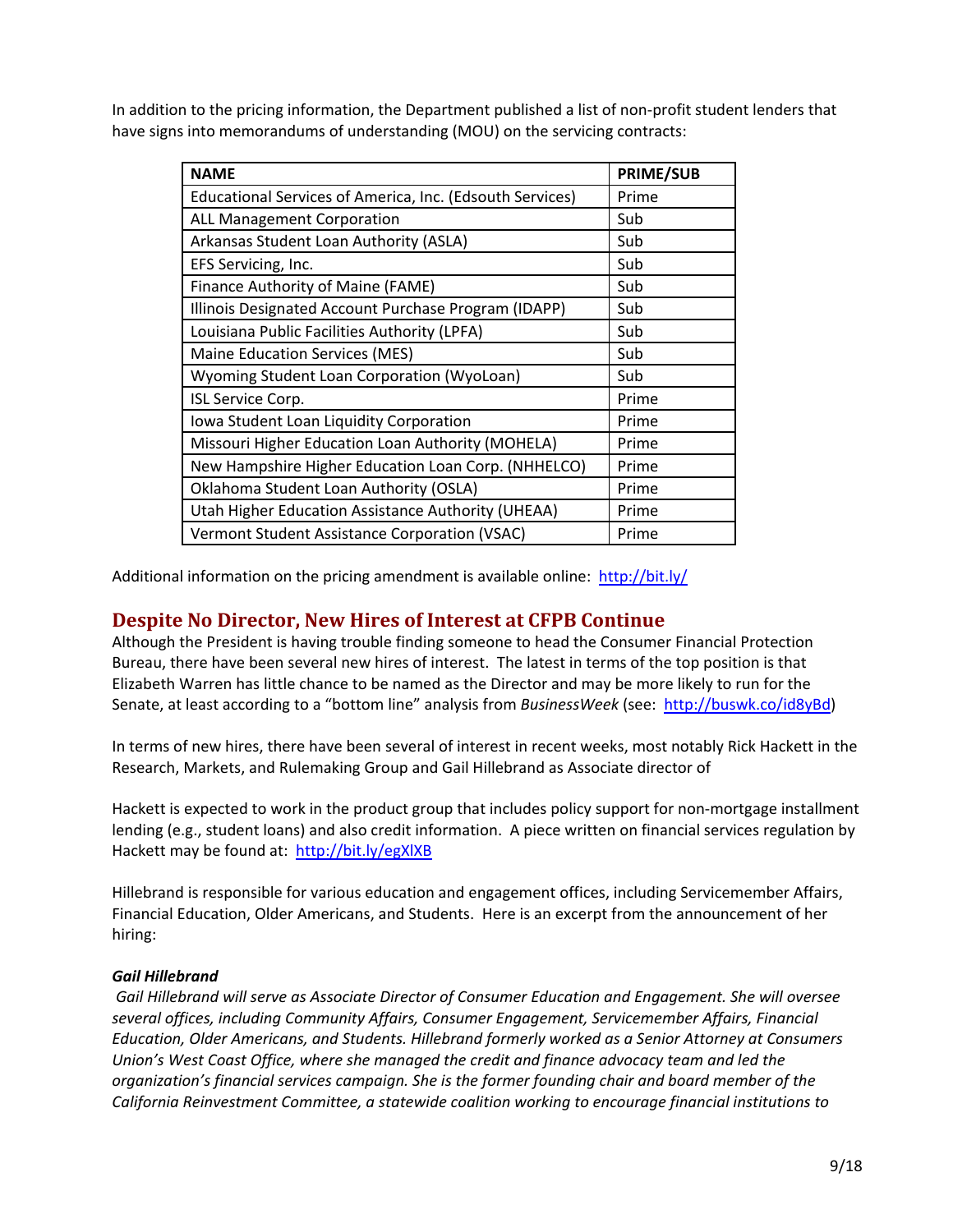*serve low-income consumers and neighborhoods. Hillebrand has served on the Consumer Advisory Council to the Board of Governors of the Federal Reserve System and on the Council of the American Law Institute. She began her career as a law clerk to Judge Robert Boochever of the U.S. Court of Appeals for the Ninth Circuit. She practiced law with the San Francisco firm of McCutchen, Doyle, Brown and Enersen (now Bingham McCutchen). She is a graduate of the University of California at San Diego and received her J.D. from the University of California at Berkeley.*

The "financial services campaign" of the Consumers Union that was headed by Hillebrand is known as "Defending Your Dollars." Here is a link for the website [\(http://bit.ly/gUHKWE\)](http://bit.ly/gUHKWE). The headline on the homepage reads "Have You Been Ripped Off by the Big Banks or Other Lenders." Also, here is video of a stunt Consumers Union refers to as the "Attack of Banker Man" [\(http://bit.ly/fPyWE4\)](http://bit.ly/fPyWE4).

The Office of Student Engagement will seek to be the "voice for students" on consumer issues. On student loan specific issues, Consumers Union has not been terribly active, but we were able to find a "shopping sheet" prepared by the organization.

Professor Warren has long said that simple "shopping sheets" are the best way for consumers to compare prices on loan products and Consumers Union prepared such a sheet for comparing private student loans in 2007 [\(http://bit.ly/gSDWTd\)](http://bit.ly/gSDWTd). The organization suggests that ALL federal loan options (including PLUS) should be exhausted before turning to private student loans. They also suggest consumers, when comparing student loan products, should calculate their cost of their loan at a 24% interest rate if it is a variable rate product without a rate cap.

## <span id="page-9-0"></span>**Department Offers Guidance on State Authorization, (Published) Gainful Employment Regulations**

This week, the Department of Education released two dear colleague letters providing further guidance on two controversial aspects of the program integrity regulatory package—gainful employment and state authorization.

The Department announced it would delay, for three years, enforcement activities on the regulation requiring colleges to obtain state authorization for each of the states where they were operating a distance education program, so long as the college was making a "good faith" effort to meet the requirement. The higher education community, both for-profit and non-profit alike, consider the state authorization requirements highly problematic. Although Deputy Under Secretary James Kvaal said he was hopeful the guidance would allay the concerns of the Washington higher education community, officials at ACE and NASULGC said that while move was "a step in the right direction," it was not the same as an outright delay, nor did it address the underlying issues.

On gainful employment, the Department provided guidance on the regulations published with the rest of the program integrity package in October 2010, such as those dealing with disclosures and notifications. Perhaps more importantly, the dear colleague provides a detailed explanation, broken down by school type, of the programs subject to the gainful employment requirements.

The letter on gainful employment is available online: <http://1.usa.gov/enXzeW> The letter on state authorization is available online: <http://bit.ly/dGgqeJ>

### <span id="page-9-1"></span>**CREW Questions Shireman's Consultant Arrangement and Benefits with ED**

Citizens for Responsibility and Ethics in Washington (CREW) sent a letter to Department of Education Inspector General Kathleen S. Tighe asking for an investigation into the department's consultant agreement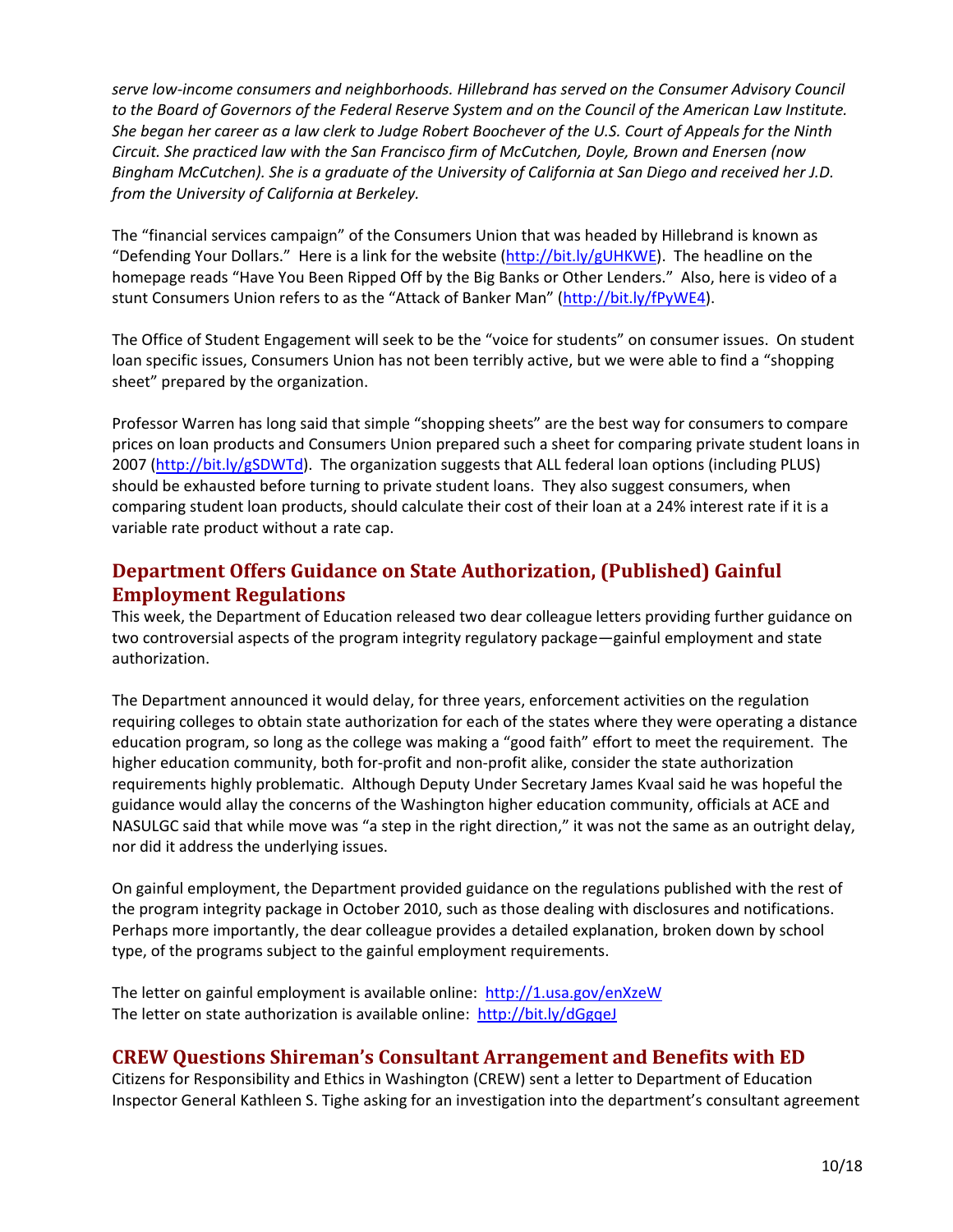with former Deputy Undersecretary Robert Shireman. Mr. Shireman left his government job in June of 2010, but was immediately hired as a paid intermittent consultant to Education's Office of Federal Student Aid.

Despite this change in employment status, newly released documents show Education officials agreed Mr. Shireman could continue to receive federal benefits, including health care, paid leave, and retirement benefits. According to CREW, "Education's personnel manual specifically prohibits intermittent consultants from receiving such benefits. Education redacted the identities of the officials who signed off on the agreement. "

"Mr. Shireman got one heck of a deal: benefits available to federal employees without the bother of a fulltime job," said CREW Executive Director Melanie Sloan. "Given his role in the growing scandal that shows the cozy relationship between DOE officials and Wall Street short-sellers, the inspector general needs to take a look at this arrangement and find out who agreed to it and why."

During his time as Deputy Undersecretary, Mr. Shireman headed the effort to more stringently regulate forprofit education companies. CREW has requested an investigation from the SEC and Department of Education on ED activities and interactions with short-sellers in its attempts to regulate for-profit higher education.

Click here for the full letter: <http://bit.ly/gFngV4>

## **Industry News**

### <span id="page-10-0"></span>**Sallie Mae Reports First Quarter Earnings, Offers First Dividend Since 2007**

Sallie Mae reported first-quarter GAAP and core earnings, declared its first common stock dividend since 2007 and announced a \$300 million share repurchase program. The company's stock jumped on the news of a dividend and analysts indicated improving originations and performance in the private loan bode well for Sallie Mae.

Sallie Mae declared a quarterly dividend of \$.10 per share on the company's common stock, the first since early 2007. The dividend is payable June 17, 2011, to shareholders of record at the close of business on June 3, 2011. The company also authorized the repurchase of up to \$300 million of outstanding common stock in open-market transactions and terminated all previous authorizations.

"These results reflect progress," said Albert L. Lord, vice chairman and CEO, Sallie Mae. "The trends we see across the franchise are improving: private loan demand, ABS market tone, and asset quality together with a better Department of Education loan servicing scorecard. Reinstitution of the dividend and share repurchase program reflects the strength of our capital, liquidity and cash flow."

In the consumer lending segment, loan originations were \$940 million, up 12 percent from the year-ago quarter's \$840 million. The portfolio totaled \$36 billion at March 31, 2011. First-quarter core earnings from this segment improved to \$44 million from \$5 million in the year-ago quarter. Loan delinquencies and charge-offs (each as a percentage of loans in repayment) improved during the quarter to the lowest levels since Dec. 31, 2008. Highlights vs. first-quarter 2010 included:

- Net interest margin of 4.11 percent compared to 3.84 percent.
- A provision for loan losses of \$275 million, compared to \$325 million.
	- o Delinquencies of 90 days or more (as a percentage of loans in repayment) declined to 5.1 percent from 6.4 percent.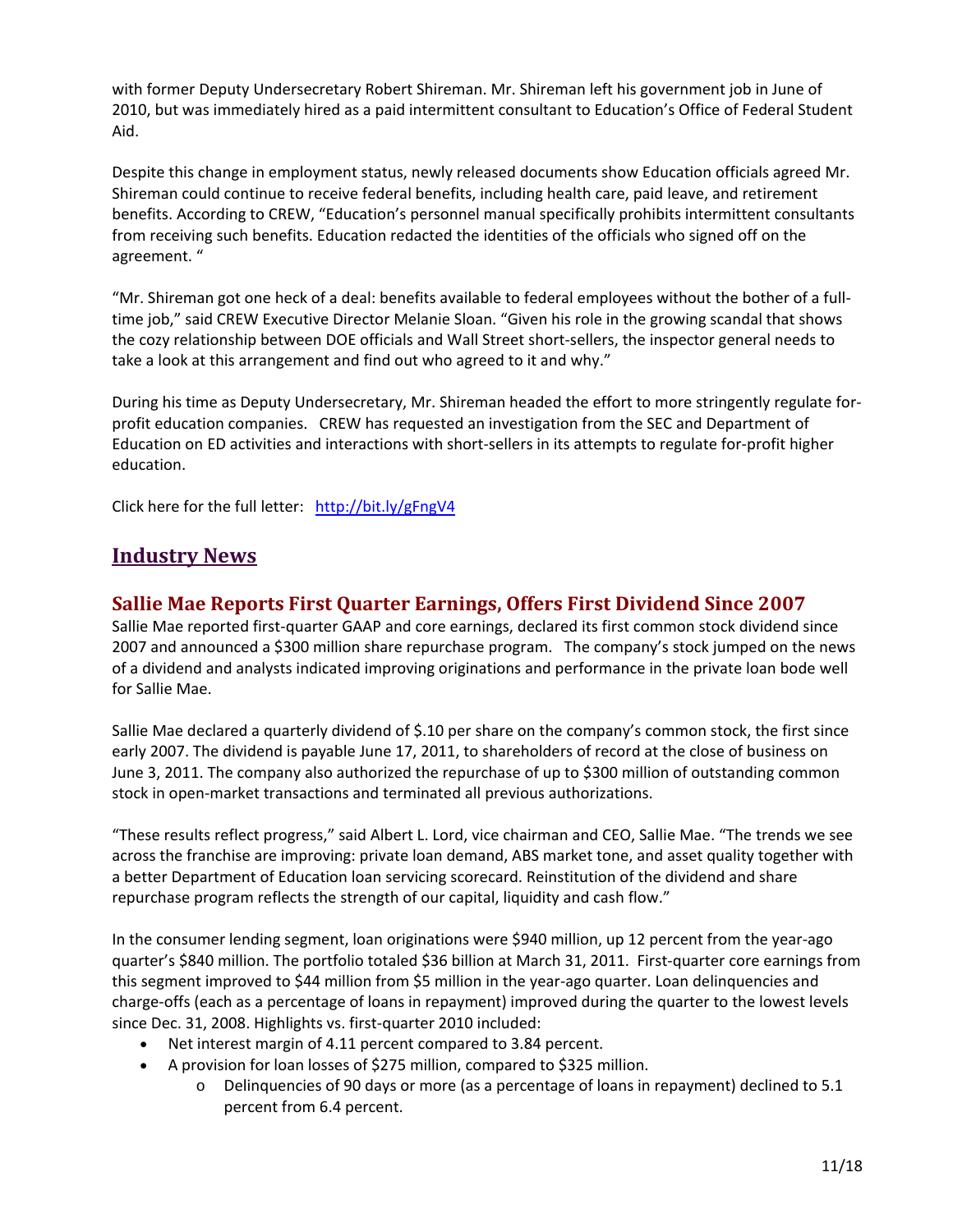o An annualized charge-off rate of 3.9 percent vs. 4.7 percent.

After the news, Sallie Mae stock was trading around \$15 per share. However, while the company continues to diversify and is again growing its private loan portfolio, some Wall Street analysts have pegged roughly half of the company's value to FFELP holdings.

Additional information, including links for the earnings announcement and a related webinar, are available online: <http://bit.ly/ijMYRv> .

## **Employment Opportunities with COHEAO Members**

### <span id="page-11-0"></span>**University of Minnesota, Office of Student Finance—Principal Collections Representative**

The University of Minnesota has an opening for a Principal Collections Representative. A brief description is included below, and additional details and applications instructions are available online: [https://employment.umn.edu/applicants/jsp/shared/position/JobDetails\\_css.jsp](https://employment.umn.edu/applicants/jsp/shared/position/JobDetails_css.jsp)

#### *Position: Principal Collections Representative*

*Office: Student Account Assistance, Office of Student Finance Full time, permanent position handling the collection of student receivables for the University of Minnesota Twin Cities campus.*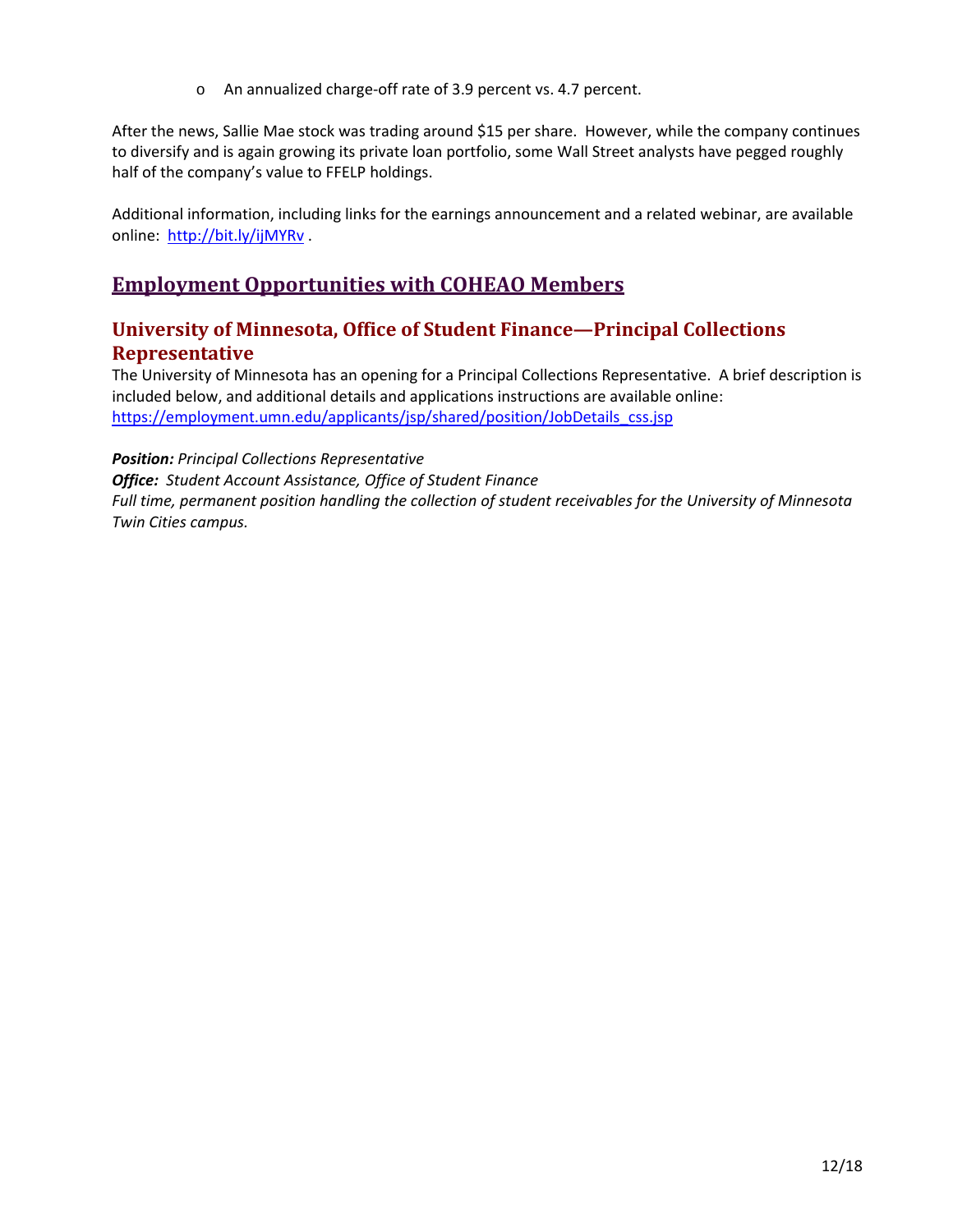## **COHEAO Board of Directors**

<span id="page-12-0"></span>*President:*

Robert Perrin *President* Williams & Fudge, Inc. 775 Addison Avenue, Suite 201 Rock Hill, SC 29731 803-329-9791 x 2104 Fax: 803-329-0797 [bperrin@wfcorp.com](mailto:bperrin@wfcorp.com)

*Past President:* Alisa Abadinsky Director of Receivables, Loans, and **Collections** University of Illinois at Chicago 809 S. Marshfield Ave. M/C 557 Chicago, IL 60612 312-413-1971 Fax: 312-413-1992 [aabadins@uillinois.edu](mailto:aabadins@uillinois.edu)

*Secretary* Edgar DelosAngeles Manager, UCI Loan Services University of California—Irvine Administration Bldg. Room 101 Irvine, CA 92697-3010 949-824-4689 Fax 949-824-4688 edelosan@uci.edu

*Legislative Co-Chair, Institutional*  Jackie Ito-Woo Associate Director, Student Affairs University of California Office of the President Student Financial Support 1111 Franklin St., 9<sup>th</sup> Floor Oakland, CA 94607-5200 510-987-9544 Fax: 510-987-9546 [jackie.ito-woo@ucop.edu](mailto:jackie.ito-woo@ucop.edu)

*Commercial Member Chair* Karen Reddick Vice President Business Development National Credit Management 10845 Olive Blvd St. Louis, MO 63141 800-627-2300 [kreddick@ncmstl.com](mailto:kreddick@ncmstl.com)

*Vice President*  Maria Livolsi Director, Student Loan Service Center State University of New York 5 University Place, A310 Rensselaer, NY 12144 518-525-2628 [MLivolsi@uamail.albany.edu](mailto:MLivolsi@uamail.albany.edu)

*Treasurer:* Bob Frick President University Accounting Service 200 S. Executive Drive, 3<sup>rd</sup> Fl Brookfield, WI 53005 800-340-1526 Fax: 262-784-9014 [bob.frick@ncogroup.com](mailto:bob.frick@ncogroup.com)

*Legislative Chair* Lori Hartung Vice President Todd, Bremer & Lawson 560 Herlong Avenue Post Office Box 36788 Rock Hill, South Carolina 29732-0512 800-849-6669 Fax: 803-323-5211 [lori.hartung@tbandl.com](mailto:lori.hartung@tbandl.com)

*Legislative Co-Chair, Regulatory*  Pamela Devitt Legislative Analyst, University Student Financial Services and Cashier Operations University of Illinois at Springfield 312-996-5885 Fax: 312-413-3453 [devitt@uillinois.edu](mailto:devitt@uillinois.edu)

*Financial Literacy Chair* Carl Perry Senior Vice President Progressive Financial Services 516 N Production Street (Suite 100) Aberdeen, SD 57401 800-585-4978 Fax: 800-585-4981 cperry@progressivefinancial.com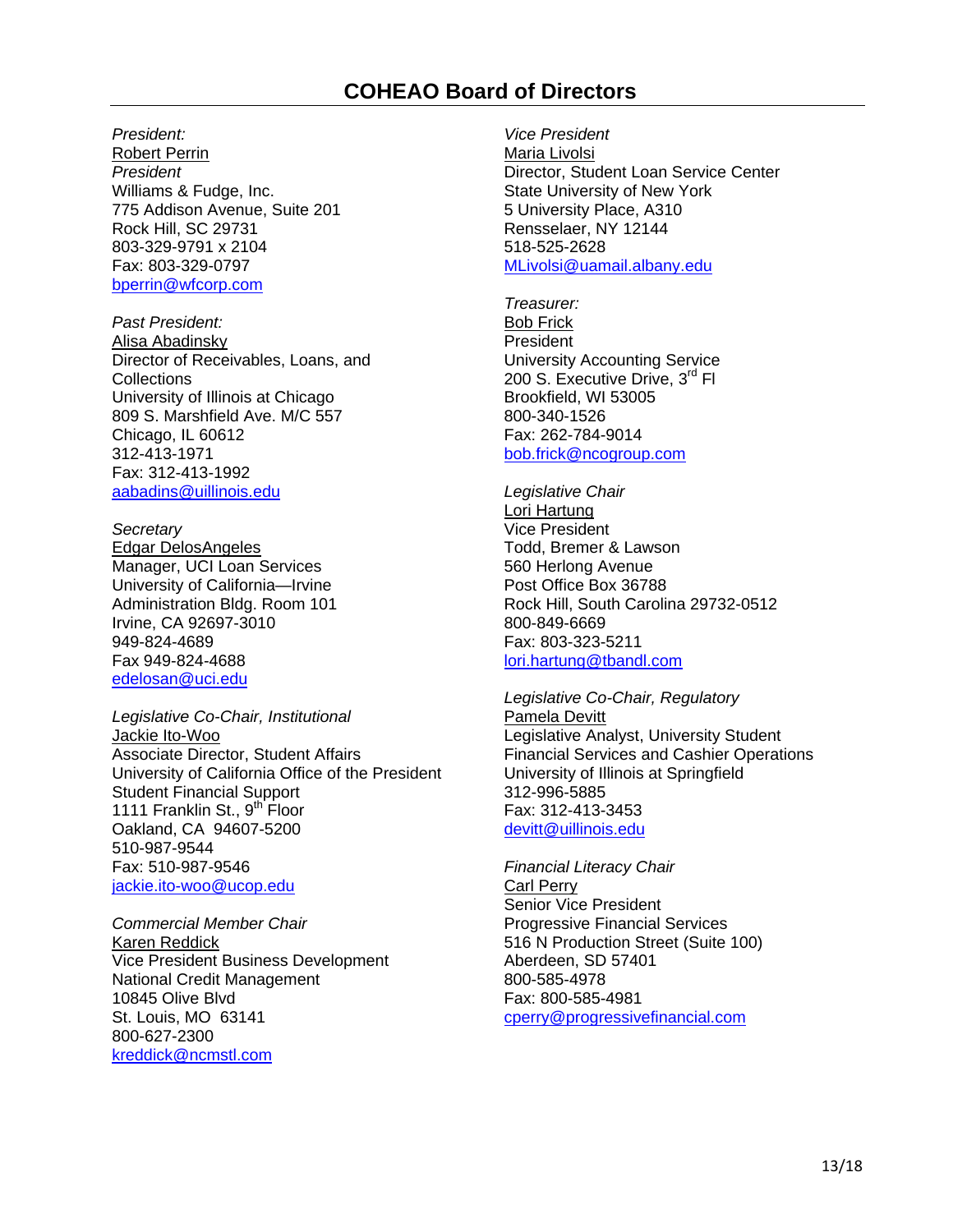#### *Internal Operations* Tom Schmidt Associate Director of Student Financial Collections & Third Party Billing University of Minnesota Student Account Assistance 211 Science Teaching & Student Services 222 Pleasant St. SE Minneapolis, MN 55455612-625-1082 Fax: 612-624-2873 [t-schm@umn.edu](mailto:t-schm@umn.edu)

*Communications Chair* Micheal Kahler Regional Vice President, Sales Windham Professionals 60 Normandy Drive Lake St. Louis, MO 63367 800-969-0059, ext. 2909 Fax: 636-625-0231 [mkahler@windhampros.com](mailto:mkahler@windhampros.com)

*Perkins Task Force Chair*  Nancy D. Paris Vice President, Financial Services Group ACS, A Xerox Company 900 Commerce Dr Ste 320 Oak Brook IL 60523 630.203.2769 FAX: 630.203.2796 [nancy.paris@acs-inc.com](mailto:nancy.paris@acs-inc.com)

*Membership Co-Chair, Institutional* Jeane Olson Bursar Northern Arizona University Gammage Building Flagstaff, AZ 86011 928-523-3122 FAX: 928-523-1126 [Jeane.olson@nau.edu](mailto:Jeane.olson@nau.edu)

*Membership Co-Chair, Commercial*  Rick Wiening Director of Business Development Regional Adjustment Bureau 7000 Goodlett Farms Parkway Memphis, TN 38016 219-937-9760 [rwiening@rabinc.com](mailto:rwiening@rabinc.com)

*Membership Development* Nida Williams Columbia University 1140 Amsterdam Ave New York, NY 10027 [nw95@columbia.edu](mailto:nw95@columbia.edu) 212.854.5103

*Member at Large* Larry Rock Director of Student Loan Repayment Concordia College  $901$  S.  $8^{th}$  St. Moorhead, MN 56562 218-299-3323 Fax 218-299-4357 [larock@cord.edu](mailto:larock@cord.edu) 

*Member at Large* Laurie Beets Bursar/Director of Student Loans & Debt Mamt Oklahoma State University 113 Student Union Stillwater, OK 74078 405-744-7776 Fax: 405-744-8098 [laurie.beets@okstate.edu](mailto:laurie.beets@okstate.edu)

*Member at Large* David Stocker General Counsel Account Control Technology, Inc. 6918 Owensmouth Avenue, Canoga Park, CA 91303 (800) 394-4228 Fax: (818) 936-0389 [DStocker@accountcontrol.com](mailto:DStocker@accountcontrol.com)

*Executive Director* Harrison Wadsworth Principal Washington Partners, LLC 1101 Vermont Ave. N.W. Suite 400 Washington, DC 20005-3521 202-289-3903 Fax 202-371-0197 hwadsworth@wpllc.net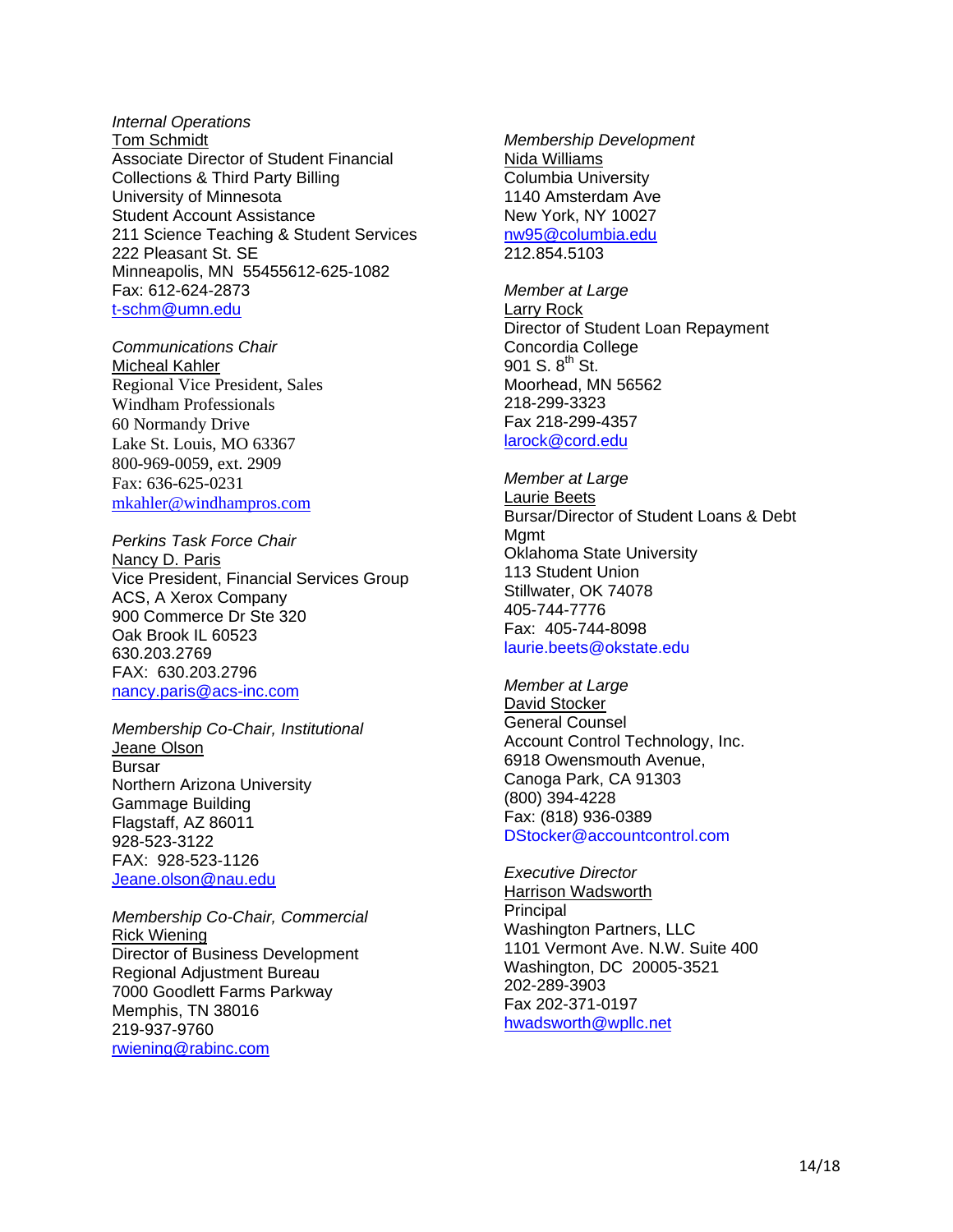# <span id="page-14-0"></span>**COHEAO Would Like To Thank Its Commercial Members For Supporting More Education for More People**



| Account Control Technology, Inc.                   | Educational Computer Systems, Inc.       |
|----------------------------------------------------|------------------------------------------|
| ACS Inc.                                           | Enterprise Recovery Systems, Inc.        |
| American Collection Systems, Inc.                  | Financial Asset Management Systems, Inc. |
| AMO Recoveries, Inc.                               | <b>General Revenue Corporation</b>       |
| BlackBoard, Inc.                                   | Immediate Credit Recovery, Inc.          |
| <b>Campus Partners</b>                             | National Credit Management               |
| <b>Coast Professional</b>                          | NCO Financial Systems, Inc.              |
| Collecto, Inc. d/b/a Collection Company of America | Progressive Financial Services, Inc.     |
| ConServe                                           | Recovery Management Services, Inc.       |
| Collectcorp                                        | Regional Adjustment Bureau, Inc.         |
| Credit Control, LLC                                | <b>Reliant Capital Solutions, LLC</b>    |
| Credit World Services, Inc.                        | Todd, Bremer & Lawson, Inc.              |
| Delta Management Associates, Inc.                  | Williams & Fudge, Inc.                   |
| Eastern Revenue, Inc.                              | <b>Windham Professionals</b>             |
| Education Assistance Services, Inc.                | <b>Windham Professionals</b>             |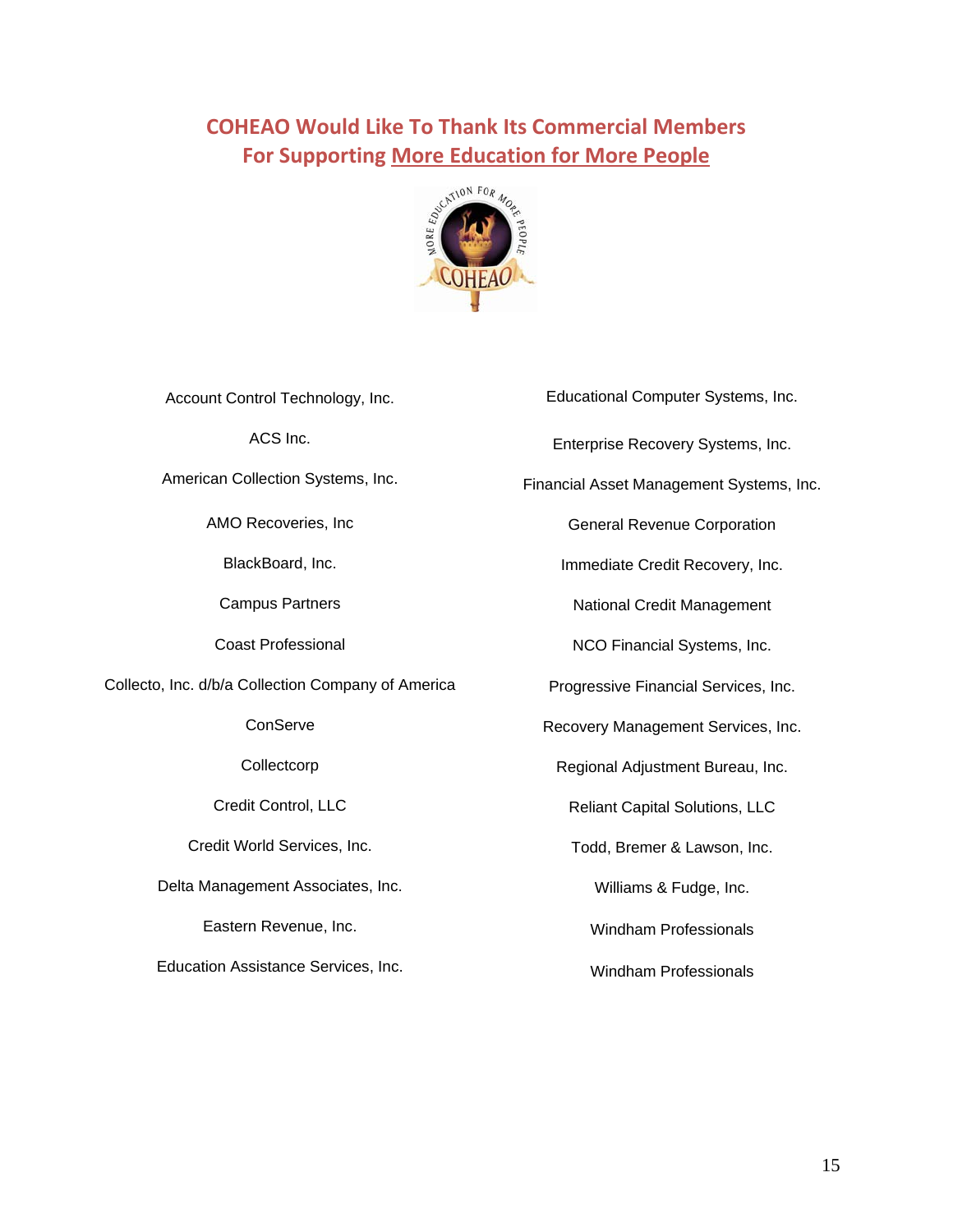<span id="page-15-0"></span>

**COHEAO Mid-Year Conference Agenda 2011**

*All Meetings and Sessions Are Located at the Westin St. Louis*



#### **Sunday, July 31, 2011**

8:30am-3:00pm Board of Directors Meeting 3:30pm-5:00pm Perkins Task Force Meeting 5:00pm–6:00pm Accounts Receivable Management Task Force Meeting **Monday, August 1, 2011** 7:30am-9:00am Registration & Breakfast 8:00am-9:00am Commercial Members Meeting 9:00am-9:10am The President's Welcome & Opening Remarks Speaker: Bob Perrin, COHEAO President 9:10am-10:00am Session: A Legislative Update on Perkins Loan and Related Student Aid Issues *Although the pending sunset of the program is no longer an issue, Perkins Loans continue to face significant legislative challenges. This session will provide an outlook on what to look for from the 112th Congress in terms of higher education and student lending issues.*  Speaker: Introduction: 10:00am-11:00am Session: The CFPB—Up and Running *The Consumer Financial Protection Bureau (CFPB) is scheduled to be up and running by July 21 and it will impact all aspects of campus financial services. This session will provide you with an update on the initial and future plans of the Bureau.*  11:00am-11:15am Break 11:15am-12:30pm Session: Department of Education Update *The Obama Administration has proposed significant changes to the student aid programs in the name of "protecting" Pell Grants. This session will review the*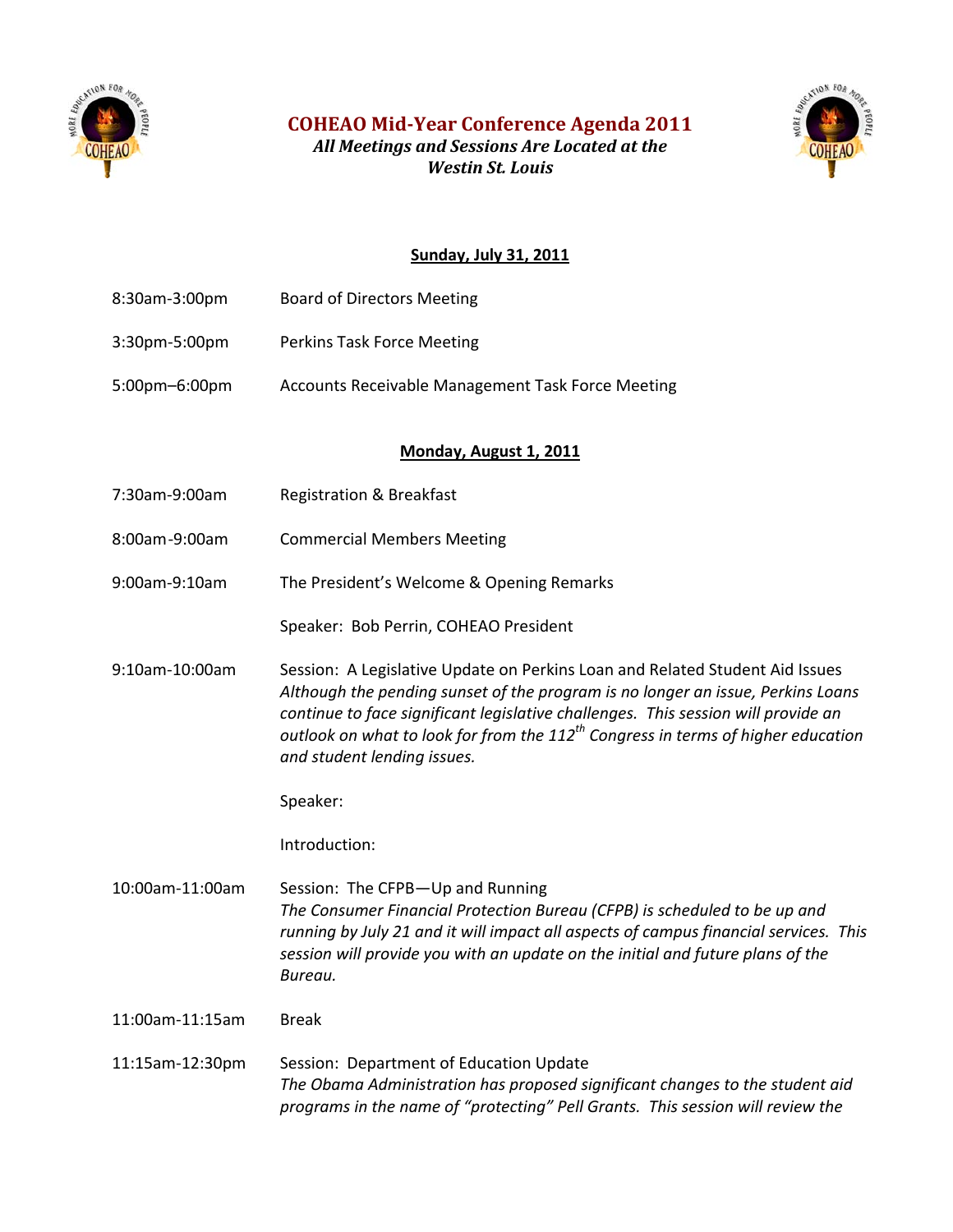*status of those proposals, the program integrity regulations that are to take effect on July 1, 2011, regulations stemming from the most recent reauthorization of the Higher Education Act, and other issues associated with the student aid programs.*

12:30pm-1:45pm Lunch and Luncheon Address

2:00pm-3:00pm Compliance Training: Preparing for the CFPB *As we will review earlier in the day, the Consumer Financial Protection Bureau will have assumed jurisdiction over a number of laws governing your operations on campus, including the Fair Debt Collection Practices Act (FDCPA), the Fair Credit Reporting Act (FCPA), and the Truth in Lending Act (TILA). This session will review the pertinent regulations associated with these laws and provide you with tips and tools for remaining compliant.* 

- 3:00pm-3:15pm Break
- 3:15pm-4:15 pm Session: Private Student Loans & Gap Financing *Perkins Loans and institutional loan programs are critical piece of the gap financing puzzle. However, the program is not equipped to cover the remaining costs for millions of students who need additional financing beyond state and federal aid. This session will review the private student loan market landscape and the interaction between the private and federal loan programs.*
- 4:15pm-5:00pm Student Loan and Student Aid Benefits for Active Duty and Veteran Students *There are numerous benefits available to both active duty and veteran students. This session will provide a review of those benefits, focusing on the deferment and cancellation benefits for these students in the federal loan programs, as well as providing a high level overview of the updated GI Bill.*
- 6:00pm-7:00pm Reception *A full day of in-depth student loan and student aid discussions most certainly should conclude with drinks. Please join your friends and colleagues for a reception to close the first day of the conference.*

#### **Tuesday, August 2, 2011**

8:00am-9:00am Financial Literacy Task Force Breakfast Roundtables *This breakfast will feature a series of roundtable discussion on a variety of topics related to providing these essential services to students. Regardless of membership with the Financial Literacy Task Force, all conference attendees are encouraged to attend this meeting.*